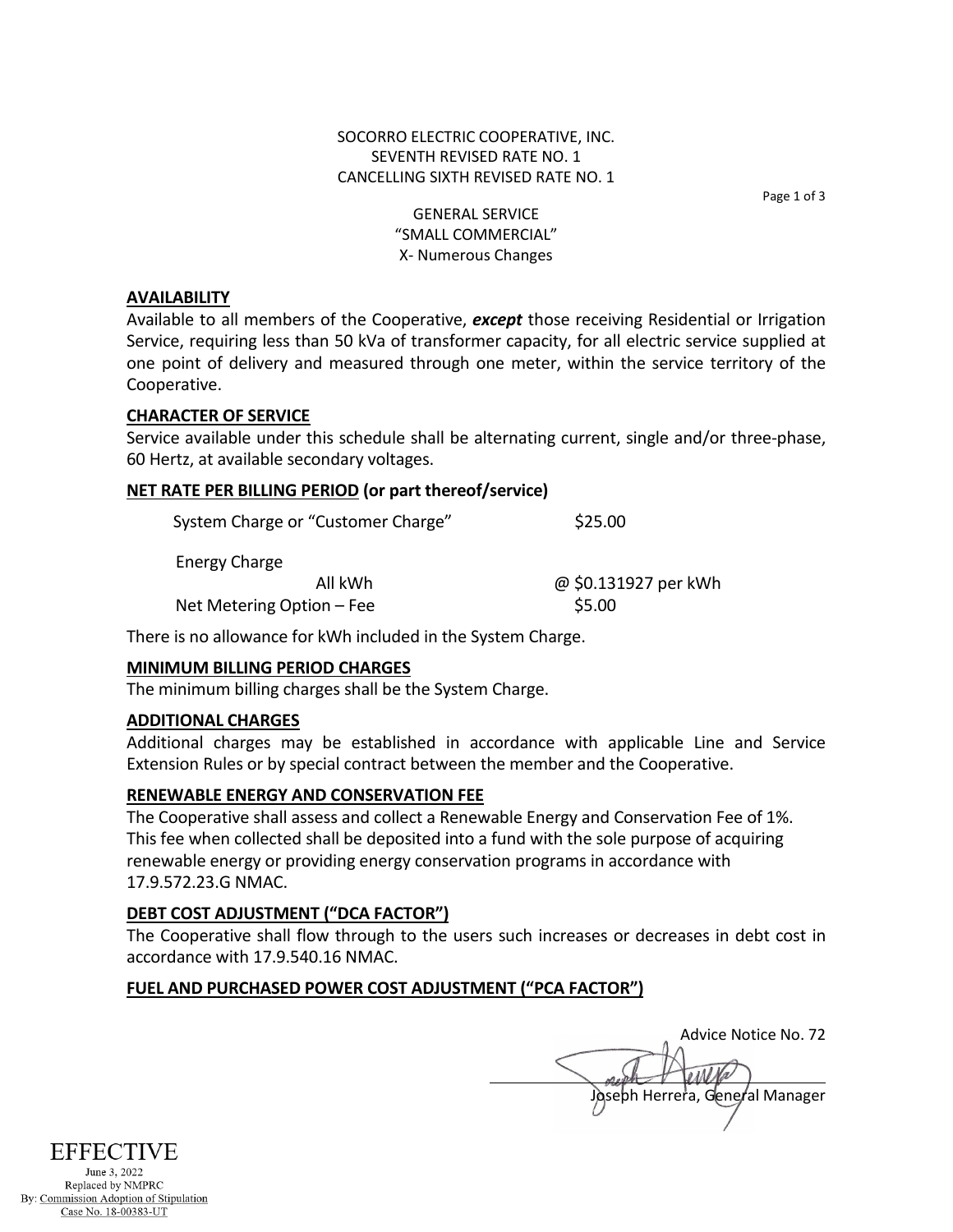# SOCORRO ELECTRIC COOPERATIVE, INC. SEVENTH REVISED RATE NO. 1 CANCELLING SIXTH REVISED RATE NO. 1

Page 2 of 3

GENERAL SERVICE "SMALL COMMERCIAL" X- Numerous Changes

The Cooperative shall flow through to the users such increases or decreases in fuel and purchased power cost in accordance with 17.9.550.12 NMAC.

# **TAX ADJUSTMENT**

Billing under this schedule may be increased by an amount equal to the sum of the taxes payable under the Gross Receipts and Compensating Tax Act and of all other taxes, fees, or charges (exclusive of Ad Valorem, State and Federal Income Taxes) payable by the Cooperative and levied or assessed by any governmental authority on the public utility service rendered, or on the right or privilege of rendering the service, or on any object or event incidental to the rendition of the service.

# **LATE FEE**

A late fee, no greater than the amount allowed by law, will be charged on all unpaid amounts due for utility service, which are delinquent per the provisions of the rules and regulations filed by the Cooperative and approved by the New Mexico Public Regulation Commission.

# **TERMS OF PAYMENT**

All bills are net and payable within at least 20 days from the date of bill.

# **BILLING PERIOD**

The billing period shall be approximately 1/12 of a year but not necessarily a calendar month.

# **TEMPORARY OR UNUSUAL SERVICE**

Temporary or unusual service will be covered by the Cooperative's Rules and Regulations. In such cases, the minimum charges, conditions of furnishing substation equipment, connection and disconnection of service and special conditions will be covered by special agreement with the member. The member shall pay for all expenses involved in furnishing the temporary service.

# **CONDITIONS OF SERVICE**

- (1) The Terms and Conditions of the Cooperative on file with the New Mexico Public Regulation Commission shall apply.
- (2) All wiring, poles, lines and other equipment electrically located on the load side of the metering point, shall be considered the distribution system of the member and shall be furnished and maintained by the member.
- (3) The member's installation shall conform to City, State, and National Electrical

Advice Notice No. 72 Joseph Herrera, General Manager